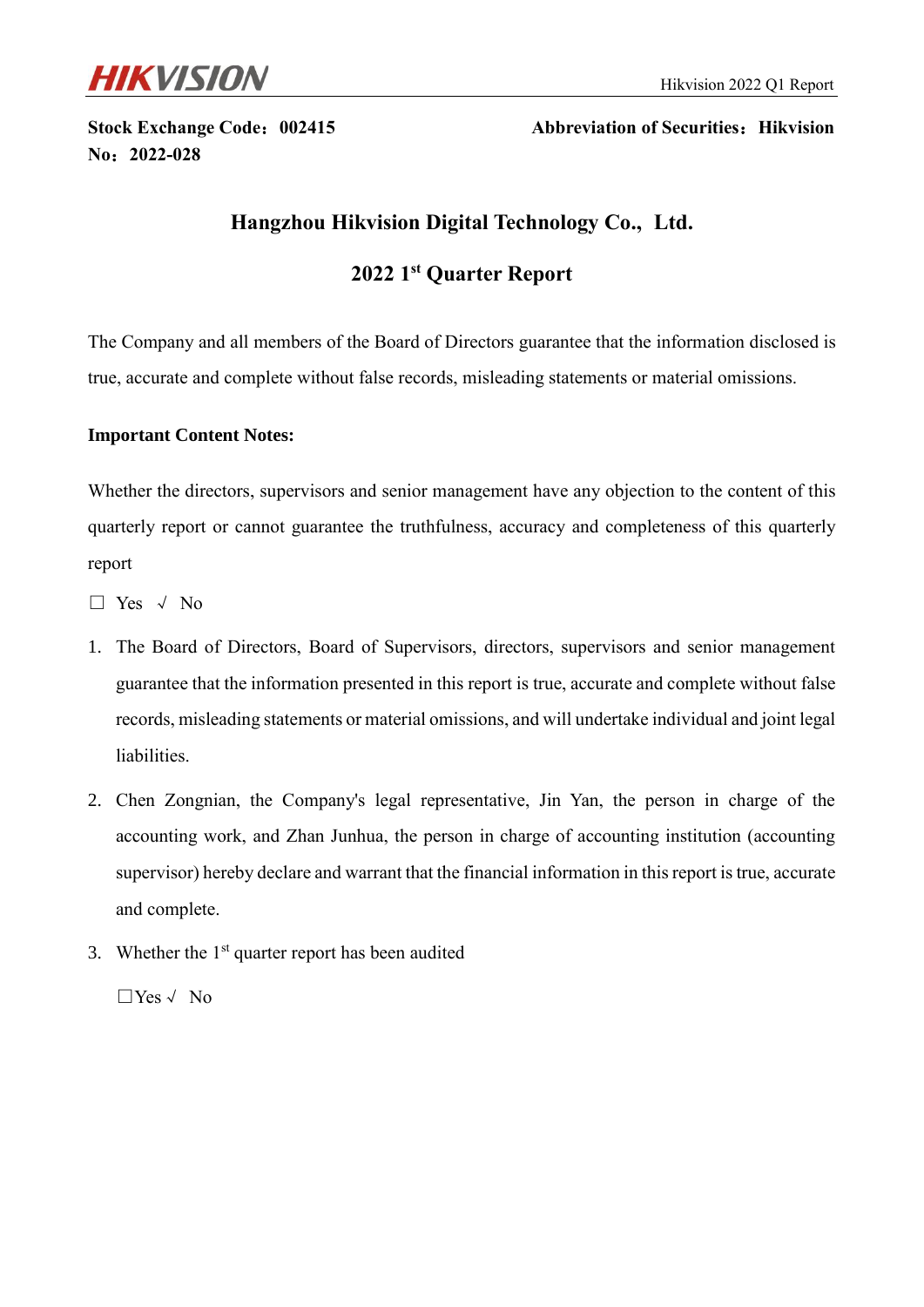

# **I. Key Financial Data**

#### **1. Key Accounting Data and Financial Indicators**

Whether the Company performed a retroactive adjustment or restatement of the previous accounting data

### □Yes√ No

|                                                                                                           | 2022 Q1              | 2021 Q1                           | YoY Change(%) between 2021 Q1 and 2022 Q1                               |
|-----------------------------------------------------------------------------------------------------------|----------------------|-----------------------------------|-------------------------------------------------------------------------|
| Operating income (RMB)                                                                                    | 16,521,549,351.36    | 13,988,385,531.58                 | 18.11%                                                                  |
| Net profits attributable to shareholders of the Company (RMB)                                             | 2,284,174,955.78     | 2,169,440,312.25                  | 5.29%                                                                   |
| Net profits attributable to shareholders of the Company excluding<br>non-recurring gains and losses (RMB) | 2,210,077,663.70     | 2,022,056,316.46                  | 9.30%                                                                   |
| Net cash flows from operating activities (RMB)                                                            | -3,904,933,407.63    | $-2,018,107,114.23$               | $-93.49%$                                                               |
| Basic earnings per share (RMB/share)                                                                      | 0.247                | 0.235                             | 5.11%                                                                   |
| Diluted earnings per share (RMB/share)                                                                    | 0.246                | 0.233                             | 5.58%                                                                   |
| Weighted average Return on Equity (ROE)                                                                   | 3.53%                | 3.95%                             | $-0.42%$                                                                |
|                                                                                                           | On March $31st 2022$ | On December 31 <sup>st</sup> 2021 | Change(%) between December 31 <sup>st</sup> 2021 and March<br>31st 2022 |
| Total assets (RMB)                                                                                        | 104,433,154,852.05   | 103,864,543,195.18                | $0.55\%$                                                                |
| Owner's equity attributable to shareholders of the Company (RMB)                                          | 65,935,588,426.84    | 63,460,886,665.26                 | 3.90%                                                                   |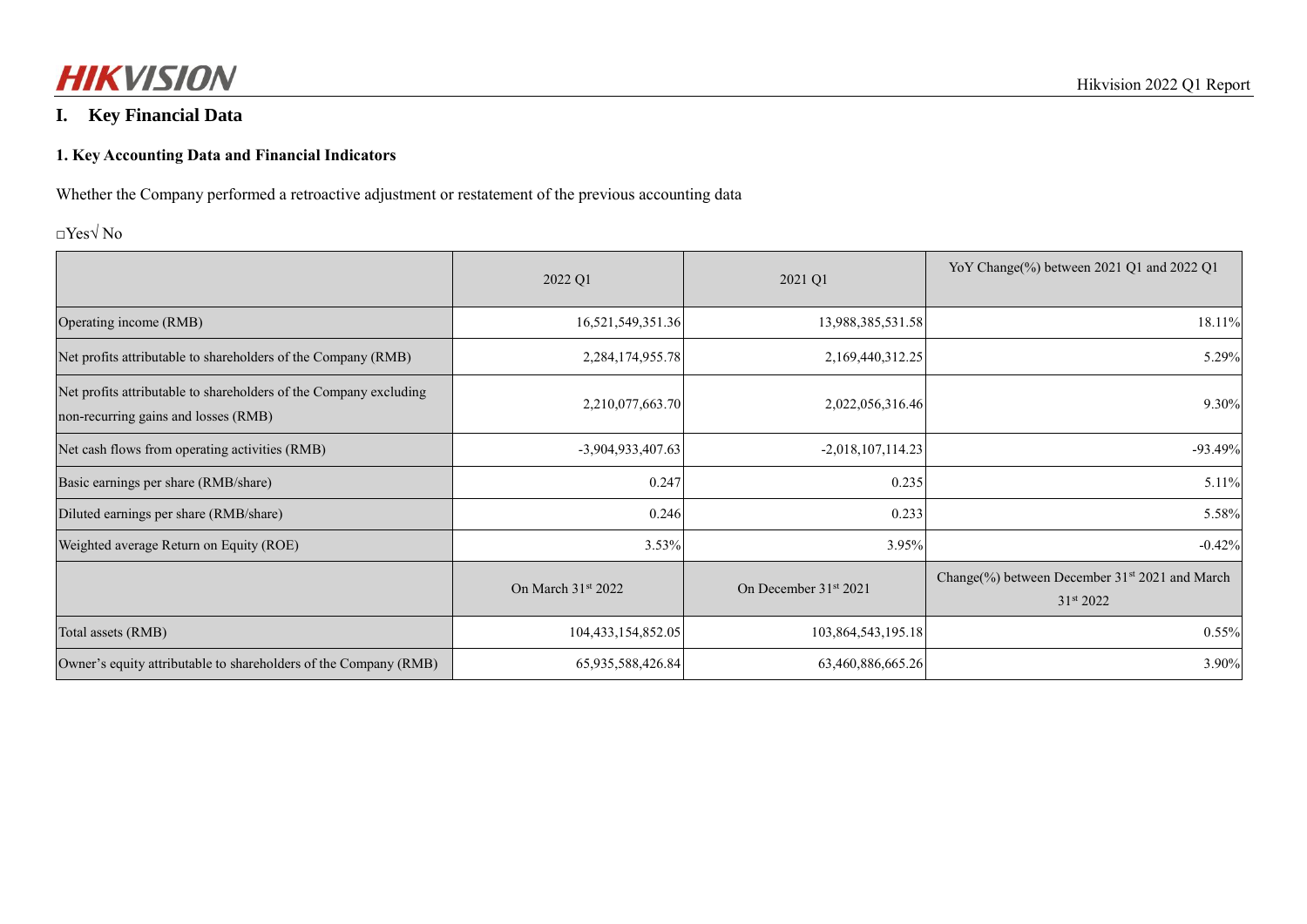

#### The total share capital of the Company as of the previous trading day of the financial report disclosure:

| 9,433,208,719<br>The total share capital of the Company as of the previous trading day of the financial report disclosure (share) |
|-----------------------------------------------------------------------------------------------------------------------------------|
|-----------------------------------------------------------------------------------------------------------------------------------|

#### Fully diluted earnings per share calculated using the latest share capital:

| Fully diluted earnings per share (RMB/share) calculated with the latest share capital | 0.242 |
|---------------------------------------------------------------------------------------|-------|
|                                                                                       |       |

#### **2. Items and Amounts of Non-recurring Gains and Losses**

 $\sqrt{\text{Applied}}$  a Inapplicable

Unit: RMB

| <b>Item</b>                                                                                                                                                                                                                                                                                                                                                                                                        | January 1st 2022-March 31st 2022 |
|--------------------------------------------------------------------------------------------------------------------------------------------------------------------------------------------------------------------------------------------------------------------------------------------------------------------------------------------------------------------------------------------------------------------|----------------------------------|
| Profit or loss from disposal of non-current assets (including the write-off for the<br>impairment provision of assets)                                                                                                                                                                                                                                                                                             | $-6,235,789.84$                  |
| Government subsidies included in the current profit and loss (except for government<br>subsidies that are closely related to the Company's regular business operations, comply<br>with national policies, and those that are continuously enjoyed in accordance with a<br>certain standard fixed or quantitative basis)                                                                                            | 34,618,737.47                    |
| Investment income from disposal of subsidiaries and other business units                                                                                                                                                                                                                                                                                                                                           | 1,260,000.00                     |
| Profits and losses attributed to change in fair value for held-for-trading financial assets<br>and held-for-trading financial liabilities; and investment income from disposal of held-<br>for-trading financial assets, held-for-trading financial liabilities, and available-for-sale<br>financial assets, excluding the effective hedging business related to the regular business<br>operation of the Company. | 32,111,222.06                    |
| Other non-operating income and expenditures except the items mentioned above                                                                                                                                                                                                                                                                                                                                       | 18,990,529.44                    |
| Less: Impact of income tax                                                                                                                                                                                                                                                                                                                                                                                         | 5,116,546.63                     |
| Impact of the minority interests (after tax)                                                                                                                                                                                                                                                                                                                                                                       | 1,530,860.42                     |
| Total                                                                                                                                                                                                                                                                                                                                                                                                              | 74,097,292.08                    |

Details of other profit and loss items that meet the definition of non-recurring profit and loss:

□ Applicable √ Inapplicable

The Company does not have other specific conditions of profit and loss items that meet the definition of nonrecurring profit and loss.

Explanations on classifying any non-recurring gain/loss item mentioned in the <Explanatory Announcement No. 1 on Information Disclosure for Companies Offering Their Securities to the Public—Non-recurring Gains and Losses> as recurring gain/loss item.

□ Applicable √ Inapplicable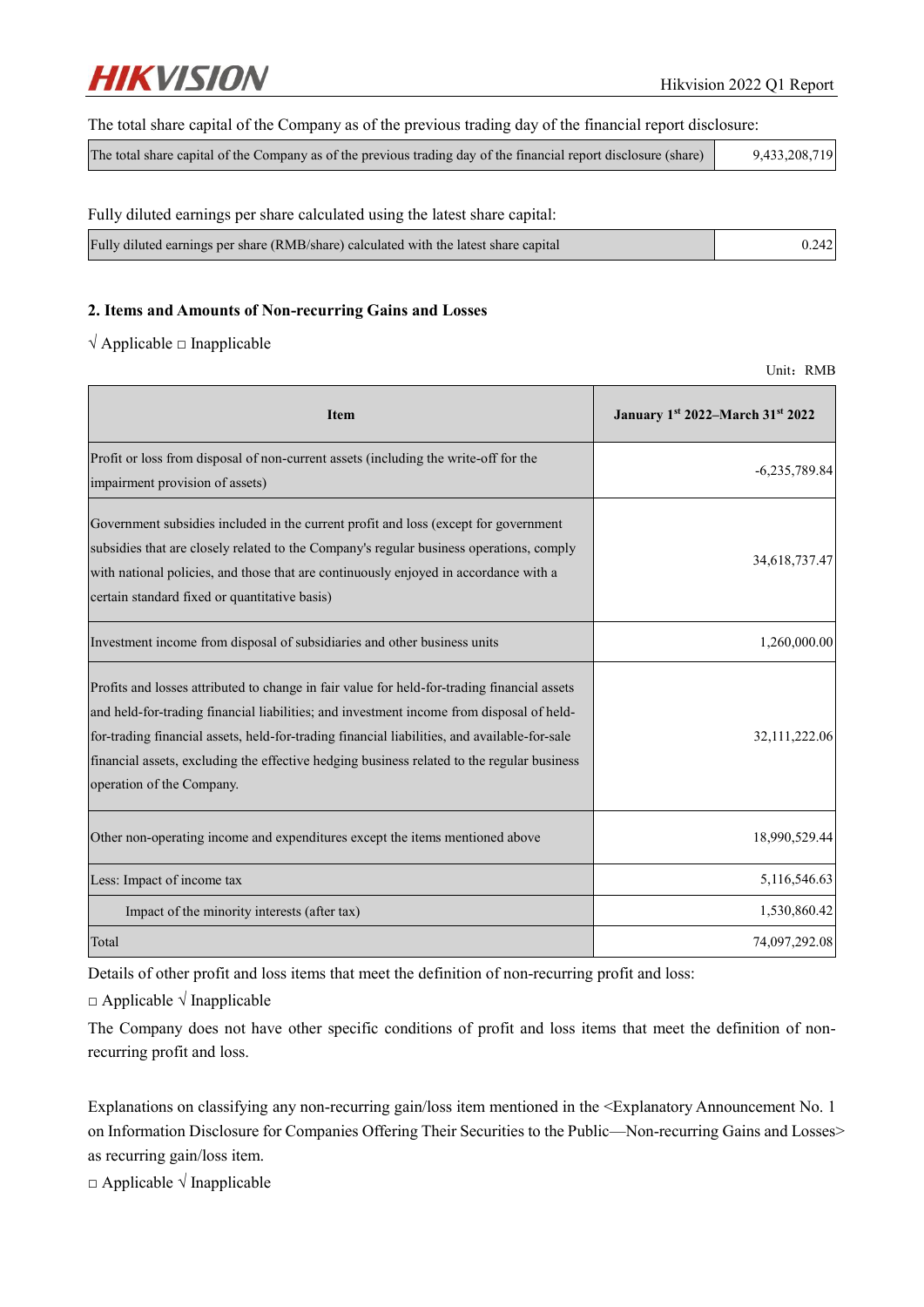

The Company does not classify any non-recurring gain/loss item mentioned in the <Explanatory Announcement No. 1 on Information Disclosure for Companies Offering Their Securities to the Public—Non-recurring Gains and Losses> as recurring gain/loss item.

#### **3. Information and explanation about variations in key accounting data and financial indicators**

√Applicable □Inapplicable

### **3.1 Explanation for variations in balance sheet items**

| Item                                      | Balance on March<br>$31st 2022$ (RMB) | Balance on December<br>31 <sup>st</sup> 2021 (RMB) | YoY change<br>(% ) | Note of Changes                                                                                       |
|-------------------------------------------|---------------------------------------|----------------------------------------------------|--------------------|-------------------------------------------------------------------------------------------------------|
| Other receivables                         | 559,853,558.89                        | 359,620,445.88                                     | 55.68%             | Tax refund receivable and<br>guarantee deposit receivable<br>increased                                |
| Held-for-trading<br>financial liabilities | 35, 142, 730.59                       | 4,062,317.57                                       | 765.09%            | Loss on changes in fair value of<br>foreign exchange hedging business<br>increased                    |
| Payroll payable                           | 2.444.270.164.84                      | 4,595,552,073.12                                   | $-46.81%$          | 2021 year-end bonus were paid in<br>this quarter                                                      |
| Other non-current<br>liabilities          | 3,427,897,914.23                      | 534, 334, 158. 27                                  | 541.53%            | Completion of the grant of the<br>restricted share scheme in 2021<br>resulted in an increase in share |
| Capital reserves                          | 8,411,005,114.94                      | 5,404,070,600.07                                   | 55.64%             | capital and capital reserve; other<br>non-current liabilities and treasury                            |
| Treasury shares                           | 3,917,020,117.59                      | 1,023,188,723.04                                   | 282.82%            | shares increased with the increase<br>in the number of restricted shares                              |

### **3.2 Explanation for variations in income statement items**

| <b>Items</b>            | 2022 Q1<br>(RMB)  | 2021 Q1<br>(RMB)  | YoY Change<br>(% ) | Note of changes                                                                                                        |
|-------------------------|-------------------|-------------------|--------------------|------------------------------------------------------------------------------------------------------------------------|
| Administrative expenses | 529, 341, 844. 09 | 404,572,784.09    | 30.84%             | The increase was due to the expansion<br>of the Company's business scale and<br>the corresponding personnel growth     |
| Financial expenses      | 5, 107, 219. 67   | $-102,974,119.07$ | 104.96%            | Foreign exchange losses increased                                                                                      |
| Investment income       | 132,282,275.71    | 5,303,647.94      | 2394.18%           | Return on investment in joint ventures<br>and income on foreign exchange<br>hedging business' transaction<br>increased |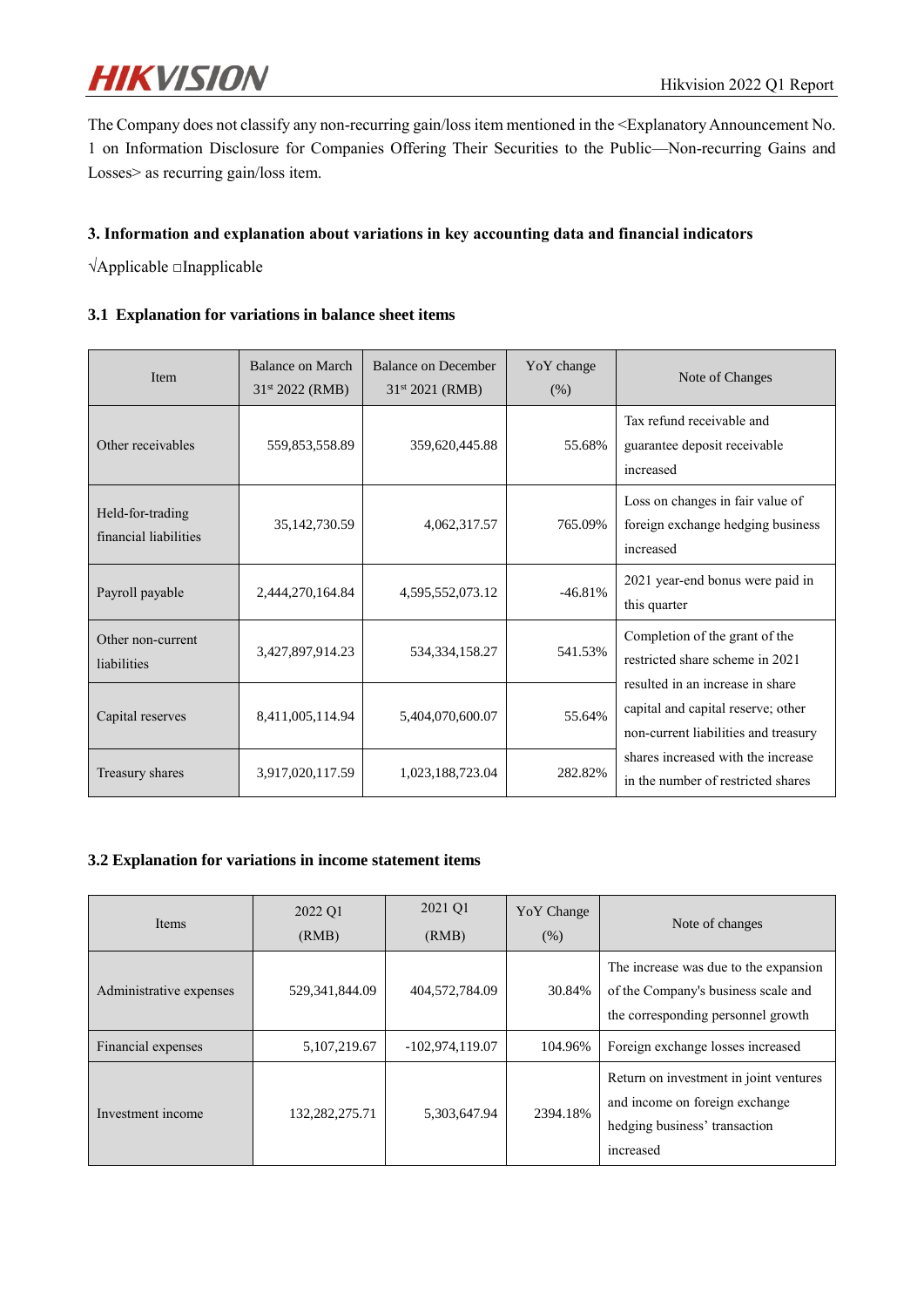

| Gains/losses from<br>changes in fair value | $-36,969,562.42$ | 34,574,820.33     | $-206.93\%$ | Loss from changes in fair value of<br>foreign exchange hedging business<br>and other non-current financial assets<br>increased |
|--------------------------------------------|------------------|-------------------|-------------|--------------------------------------------------------------------------------------------------------------------------------|
| Credit impairment losses                   | -90,841,201.58   | $-197,732,278.00$ | 54.06%      | Provision for credit loss decreased                                                                                            |
| Asset impairment losses                    | $-40,075,823.89$ | $-81,411,914.50$  | 50.77%      | Provision for inventory depreciation<br>decreased                                                                              |

# **3.3 Explanation for variations in cash flow statement items**

| <b>Item</b>                                 | 2022 Q1<br>(RMB)    | 2021 Q1<br>(RMB)    | YoY Change<br>(% ) | Note of changes                                                                                      |
|---------------------------------------------|---------------------|---------------------|--------------------|------------------------------------------------------------------------------------------------------|
| Net cash flow from<br>operating activities  | $-3,904,933,407.63$ | $-2,018,107,114.23$ | $-93.49%$          | Increase in inventory purchases and<br>employee compensation                                         |
| Net cash flows from<br>investing activities | -795,128,733.12     | -559,863,626.77     | $-42.02\%$         | Increase in long-term asset investment<br>expenditures                                               |
| Net cash flows from<br>financing activities | 4, 247, 971, 748.82 | -458,675,244.36     | 1026.14%           | Receipt of 2021 incentive restricted<br>share subscriptions and increase in net<br>borrowing inflows |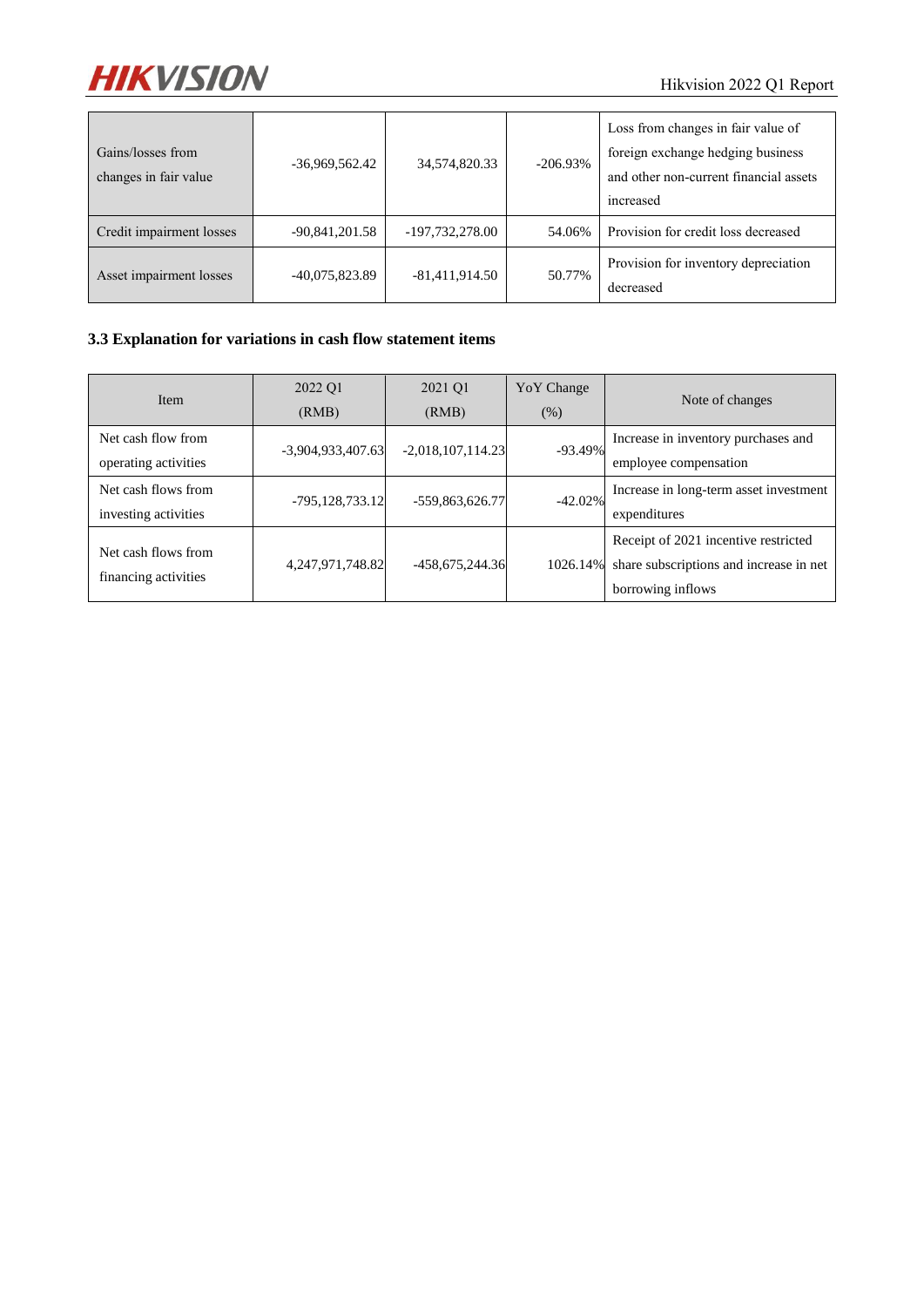## **II. Shareholder Information**

### **1. Total number of common shareholders and number of preferred shareholders with resumed voting rights and information about top 10 shareholders**

Unit: Share

| Total number of common shareholders at the end of the reporting<br>period                                      | 308,098                                  | Total number of preferred shareholders (if any) whose voting rights have been<br>recovered at the end of the reporting period (if any) |                                        |                                                                        | $\Omega$                                   |             |
|----------------------------------------------------------------------------------------------------------------|------------------------------------------|----------------------------------------------------------------------------------------------------------------------------------------|----------------------------------------|------------------------------------------------------------------------|--------------------------------------------|-------------|
|                                                                                                                |                                          | Particulars about top 10 shareholders                                                                                                  |                                        |                                                                        |                                            |             |
| Name of shareholder                                                                                            | Nature of shareholder                    | Share-<br>holding percentage<br>(%)                                                                                                    | Total shares held at<br>the period-end | The number of<br>common<br>shares held<br>with trading<br>restrictions | Pledged, marked or frozen<br><b>Status</b> | Amount      |
| China Electronics Technology HIK Group Co., Ltd.                                                               | Domestic state-owned<br>corporation      | 36.08%                                                                                                                                 | 3,403,879,509                          |                                                                        | Pledged                                    | 50,000,000  |
| Gong Hongjia                                                                                                   | Overseas individual                      | 10.20%                                                                                                                                 | 962,504,814                            |                                                                        | Pledged                                    | 117,220,000 |
| Xinjiang Weixun Investment Management Limited Partnership                                                      | Domestic non-state-<br>owned corporation | 4.78%                                                                                                                                  | 450,795,176                            |                                                                        | Pledged                                    | 21,210,000  |
| China Electronics Technology Investment Holdings Co., Ltd.                                                     | Domestic state-owned<br>corporation      | 2.46%                                                                                                                                  | 232,307,903                            |                                                                        |                                            |             |
| Shanghai Gaoyi Asset Management Partnership (Limited Partnership) -<br>Gaoyi Adjacent Mountain 1 Yuanwang Fund | Others                                   | 2.23%                                                                                                                                  | 210,000,000                            |                                                                        |                                            |             |
| Xinjiang Pukang Investment Limited Partnership                                                                 | Domestic non-state-<br>owned corporation | 1.93%                                                                                                                                  | 182,510,174                            |                                                                        | Pledged                                    | 96,400,000  |
| The 52 <sup>nd</sup> Research Institute at China Electronics Technology Group<br>Corporation                   | Domestic state-owned<br>corporation      | 1.92%                                                                                                                                  | 180,775,044                            |                                                                        |                                            |             |
| Hu Yangzhong                                                                                                   | Domestic individual                      | 1.65%                                                                                                                                  | 155,246,477                            | 116,434,858                                                            | $\overline{\phantom{0}}$                   |             |
| Bank of China Co., Ltd. - Efunds Blue Chip Select Hybrid Securities<br><b>Investment Fund</b>                  | Others                                   | 1.34%                                                                                                                                  | 126,000,000                            |                                                                        |                                            |             |
| CITIC Securities Co., Ltd.                                                                                     | Domestic state-owned<br>corporation      | 0.94%                                                                                                                                  | 88,559,824                             |                                                                        |                                            |             |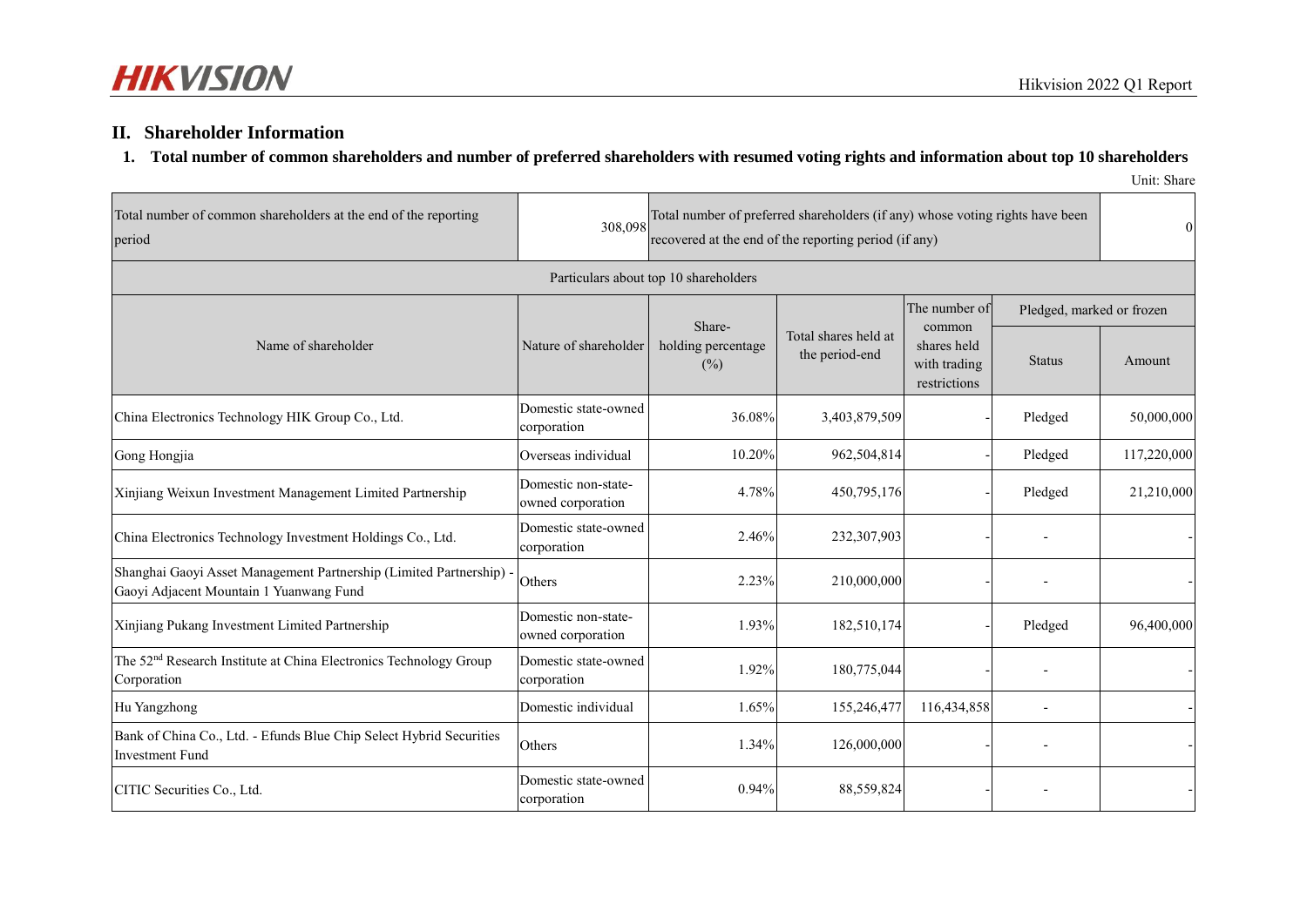| Particulars about shares held by the Top 10 common shareholders holding shares that are not subject to trading restriction(s) |                                                                                                                                                                                                                                                                                                                                                                                                                                                                                                                                                                                                                                                                                                                                                                                                                                                                                                                                           |                     |               |  |
|-------------------------------------------------------------------------------------------------------------------------------|-------------------------------------------------------------------------------------------------------------------------------------------------------------------------------------------------------------------------------------------------------------------------------------------------------------------------------------------------------------------------------------------------------------------------------------------------------------------------------------------------------------------------------------------------------------------------------------------------------------------------------------------------------------------------------------------------------------------------------------------------------------------------------------------------------------------------------------------------------------------------------------------------------------------------------------------|---------------------|---------------|--|
|                                                                                                                               | Number of common shares without trading                                                                                                                                                                                                                                                                                                                                                                                                                                                                                                                                                                                                                                                                                                                                                                                                                                                                                                   | Type of shares      |               |  |
| Name of shareholder                                                                                                           | restrictions held at the period-end                                                                                                                                                                                                                                                                                                                                                                                                                                                                                                                                                                                                                                                                                                                                                                                                                                                                                                       | Type                | Number        |  |
| China Electronics Technology HIK Group Co., Ltd.                                                                              | 3,403,879,509                                                                                                                                                                                                                                                                                                                                                                                                                                                                                                                                                                                                                                                                                                                                                                                                                                                                                                                             | RMB ordinary shares | 3,403,879,509 |  |
| Gong Hongjia                                                                                                                  | 962,504,814                                                                                                                                                                                                                                                                                                                                                                                                                                                                                                                                                                                                                                                                                                                                                                                                                                                                                                                               | RMB ordinary shares | 962,504,814   |  |
| Xinjiang Weixun Investment Management Limited Partnership                                                                     | 450,795,176                                                                                                                                                                                                                                                                                                                                                                                                                                                                                                                                                                                                                                                                                                                                                                                                                                                                                                                               | RMB ordinary shares | 450,795,176   |  |
| China Electronics Technology Investment Holdings Co., Ltd.                                                                    | 232,307,903                                                                                                                                                                                                                                                                                                                                                                                                                                                                                                                                                                                                                                                                                                                                                                                                                                                                                                                               | RMB ordinary shares | 232,307,903   |  |
| Shanghai Gaoyi Asset Management Partnership (Limited Partnership) -<br>Gaoyi Adjacent Mountain 1 Yuanwang Fund                | 210,000,000                                                                                                                                                                                                                                                                                                                                                                                                                                                                                                                                                                                                                                                                                                                                                                                                                                                                                                                               | RMB ordinary shares | 210,000,000   |  |
| Xinjiang Pukang Investment Limited Partnership                                                                                | 182,510,174                                                                                                                                                                                                                                                                                                                                                                                                                                                                                                                                                                                                                                                                                                                                                                                                                                                                                                                               | RMB ordinary shares | 182,510,174   |  |
| The 52 <sup>nd</sup> Research Institute at China Electronics Technology Group<br>Co., Ltd.                                    | 180,775,044                                                                                                                                                                                                                                                                                                                                                                                                                                                                                                                                                                                                                                                                                                                                                                                                                                                                                                                               | RMB ordinary shares | 180,775,044   |  |
| Bank of China Co., Ltd. - Efunds Blue Chip Select Hybrid Securities<br><b>Investment Fund</b>                                 | 126,000,000                                                                                                                                                                                                                                                                                                                                                                                                                                                                                                                                                                                                                                                                                                                                                                                                                                                                                                                               | RMB ordinary shares | 126,000,000   |  |
| CITIC Securities Co., Ltd.                                                                                                    | 88,559,824                                                                                                                                                                                                                                                                                                                                                                                                                                                                                                                                                                                                                                                                                                                                                                                                                                                                                                                                | RMB ordinary shares | 88,559,824    |  |
| Hong Kong Securities Clearing Company Ltd.(HKSCC)                                                                             | 82,908,374                                                                                                                                                                                                                                                                                                                                                                                                                                                                                                                                                                                                                                                                                                                                                                                                                                                                                                                                | RMB ordinary shares | 82,908,374    |  |
| Explanation on associated relationship and concerted actions among<br>above shareholders                                      | China Electronics Technology HIK Group Co., Ltd., China Electronics Technology Investment Holdings Co., Ltd., and<br>the 52 <sup>nd</sup> Research Institute at China Electronics Technology Group are all subject to control of China Electronics<br>Technology Group Corporation. Ms. Chen Chunmei, limited partner of Xinjiang Pukang Investment Limited<br>Partnership, is the spouse of Mr. Gong Hongjia, overseas individual shareholder of the Company. Hu Yangzhong,<br>domestic individual, is holding shares in both Xinjiang Weixun Investment Management Limited Partnership and<br>Xinjiang Pukang Investment Limited Partnership.<br>Except for these, the Company does not know whether the other shareholders are related parties or whether they are<br>acting-in-concert parties in accordance with the Measures for Management of the Disclosure of the Shareholding<br>Changes of Shareholders of the Listed Company. |                     |               |  |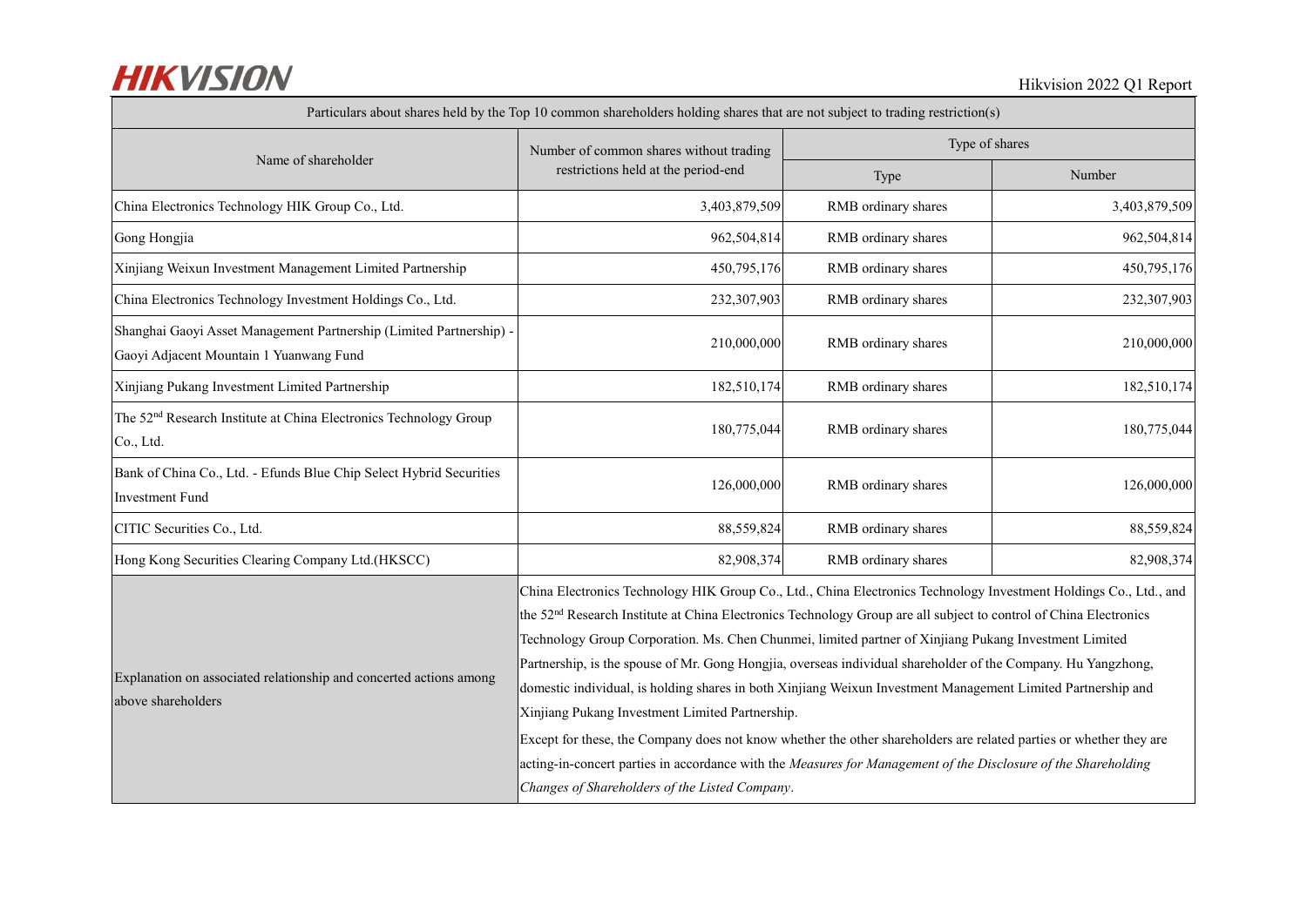

## **2. Total number of preferred shareholders and information about Top 10 preferred shareholders**

□ Applicable √ Inapplicable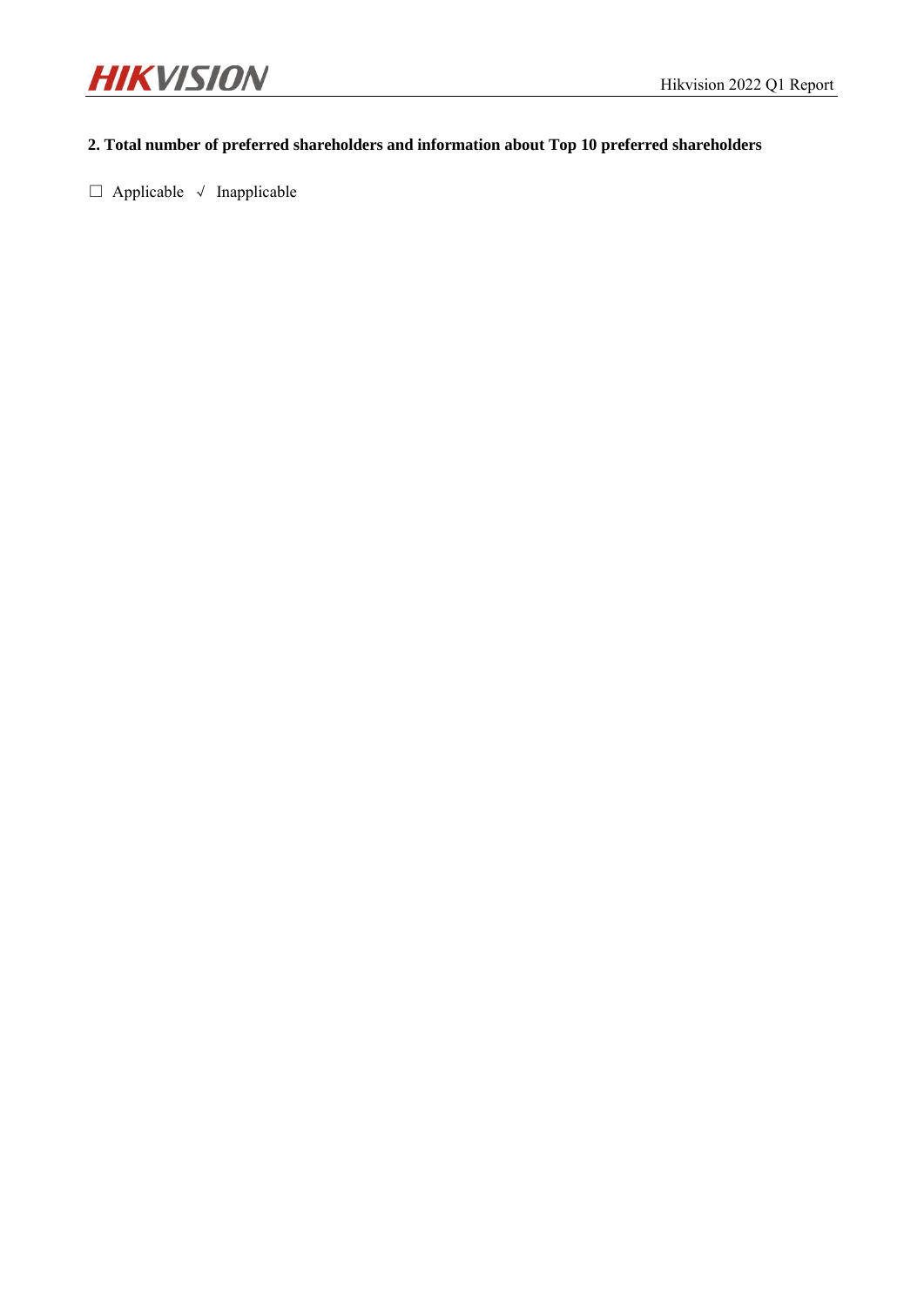#### **III. Significant Events**

√Applicable □Inapplicable

On January 18<sup>th</sup> 2022, the 8<sup>th</sup> meeting of the 5<sup>th</sup> session of the Board of Directors of the company deliberated and approved the *Proposal on the Investment and Construction of HikRobot Products' Industrial Base Project by the Company's Holding Subsidiary*, and approved the Company's innovative business, a holding subsidiary of the Company, Hangzhou Hikrobot Technology Co., Ltd. (hereinafter referred to as "HikRobot") to invest self-raised funds of RMB 1.1661 billion to build the above project. The project undertaker is HikRobot.

On January 18<sup>th</sup> 2022, the 8<sup>th</sup> meeting of the 5<sup>th</sup> session of the Board of Directors of the Company deliberated and approved the *Proposal on the Investment and Construction of Infrared Thermal Imaging Products' Industrial Base Project by the Company's Holding Subsidiary*, and approved the Company's innovative business, a holding subsidiary of the Company, Hangzhou Hikmicro Sensing Technology Co., Ltd. (hereinafter referred to as "HikMicro") to invest self-raised funds of RMB 1.28018 billion to build the above project. The project undertaker is HikMicro's wholly-owned subsidiary, Hangzhou Micro Software Co., Ltd.

On January 18th 2022, the 8th meeting of the 5th session of the Board of Directors of the company deliberated and approved the *Proposal on the Investment and Construction of HikRobot Intelligent Manufacturing (Tonglu) Base Project by the Company's Holding Subsidiary*, and approved the Company's innovative business, a holding subsidiary of the Company, HikRobot to invest self-raised funds of RMB 1.53422 billion to build the above project. The project undertaker is HikRobot's wholly-owned subsidiary, Hangzhou Hikrobot Automation Co., Ltd.

On January 18th 2022, the 8th meeting of the 5th session of the Board of Directors of the company deliberated and approved the *Proposal on the Investment and Construction of Hikvision Global Warehousing and Logistics Center Project,* and approved the Company to invest self-raised funds of RMB 1.28605 billion to build the above project. The project undertaker is Hangzhou Hikvision Electronics Co., Ltd. (hereinafter referred to as "Electronics Company"), which is a holding subsidiary of Hikvision. On January  $24<sup>th</sup> 2022$ , the Electronics Company won the use right of the state-owned construction land for the project (Phase I) with a total of RMB 53.77 million. On February 10<sup>th</sup> 2022, the Electronics Company and Tonglu Planning and Natural Resources Bureau signed the *Contract for assigning the right to use state-owned construction land.*

On January 18<sup>th</sup> 2022, the 8<sup>th</sup> meeting of the 5<sup>th</sup> session of the Board of Directors of the company deliberated and approved the *Proposal on Granting Restricted Shares to Incentive Objects under the 2021 Restricted Share Scheme*. In accordance with the *Measures for the Administration of Equity Incentives of Listed Companies* and other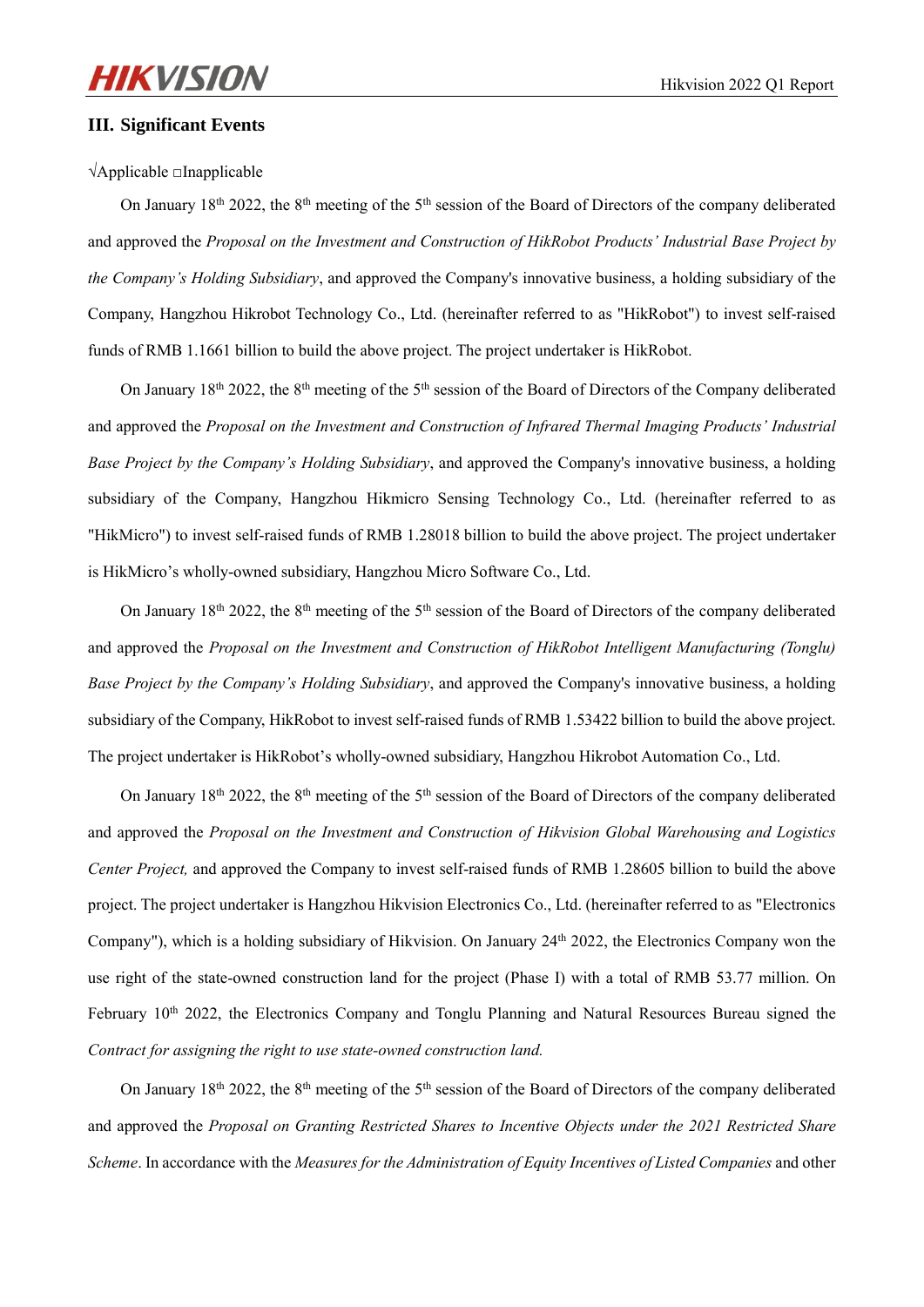relevant laws, regulations, departmental rules, normative documents, as well as the *2021 Restricted Share Scheme (Revised Draft)* and related authorizations that approved by the first extraordinary general meeting in 2022, the Company has completed the share grant and registration of the 2021 Restricted Share Scheme. The granted incentive objects are 9,738 people, and the total number of granted restricted shares is 97,402,605 shares, accounting for 1.04% of the total share capital of the Company before the grant. The granted shares were listed on February 11<sup>th</sup> 2022. Upon completion of this restricted share scheme grant, the Company's total share capital changed from 9,335,806,114 shares to 9,433,208,719 shares.

On January 29th 2022, in accordance with the requirements of the *Securities Investment Fund Law* and *Interim Measures for the Supervision and Administration of Private Equity Fund*, the Hangzhou Haina Yuzhi Entrepreneurship Investment Partnership Co., Ltd., co-established by the Company, completed the private equity investment fund filing procedures in the Asset Management Association of China (AMAC), and obtained the *Filing Certificate of Private Investment Fund*.

| Title of the temporary public announcement                                                                                                                                                     | Disclosure Date    | Disclosure website of the temporary public<br>announcement |
|------------------------------------------------------------------------------------------------------------------------------------------------------------------------------------------------|--------------------|------------------------------------------------------------|
| Announcement on Granting Restricted Shares to Incentive<br>Objects under the 2021 Restricted Share Scheme<br>(Announcement No. 2022-006)                                                       | January 19th 2022  | www.cninfo.com.cn                                          |
| Announcement on the Investment and Construction of<br>HikRobot Products' Industrial Base Project by the<br>Company's Holding Subsidiary (Announcement No. 2022-<br>007)                        | January 19th 2022  | www.cninfo.com.cn                                          |
| Announcement on the Investment and Construction of<br>Infrared Thermal Imaging Machine Products' Industrial<br>Base Project by the Company's Holding Subsidiary<br>(Announcement No. 2022-008) | January 19th 2022  | www.cninfo.com.cn                                          |
| Announcement on Investment and Construction of HikRobot<br>Intelligent Manufacturing (Tonglu) Base Project by the<br>Company's Holding Subsidiary (Announcement No. 2022-<br>009)              | January 19th 2022  | www.cninfo.com.cn                                          |
| Announcement on the Investment and Construction of<br>Hikvision Global Warehousing and Logistics Center Project<br>(Announcement No. 2022-010)                                                 | January 19th 2022  | www.cninfo.com.cn                                          |
| Announcement on the Completion of the 2021 Restricted<br>Share Scheme's Share Grant (Announcement No.: 2022-011)                                                                               | February 10th 2022 | www.cninfo.com.cn                                          |

**Related inquiries on important information disclosure website:**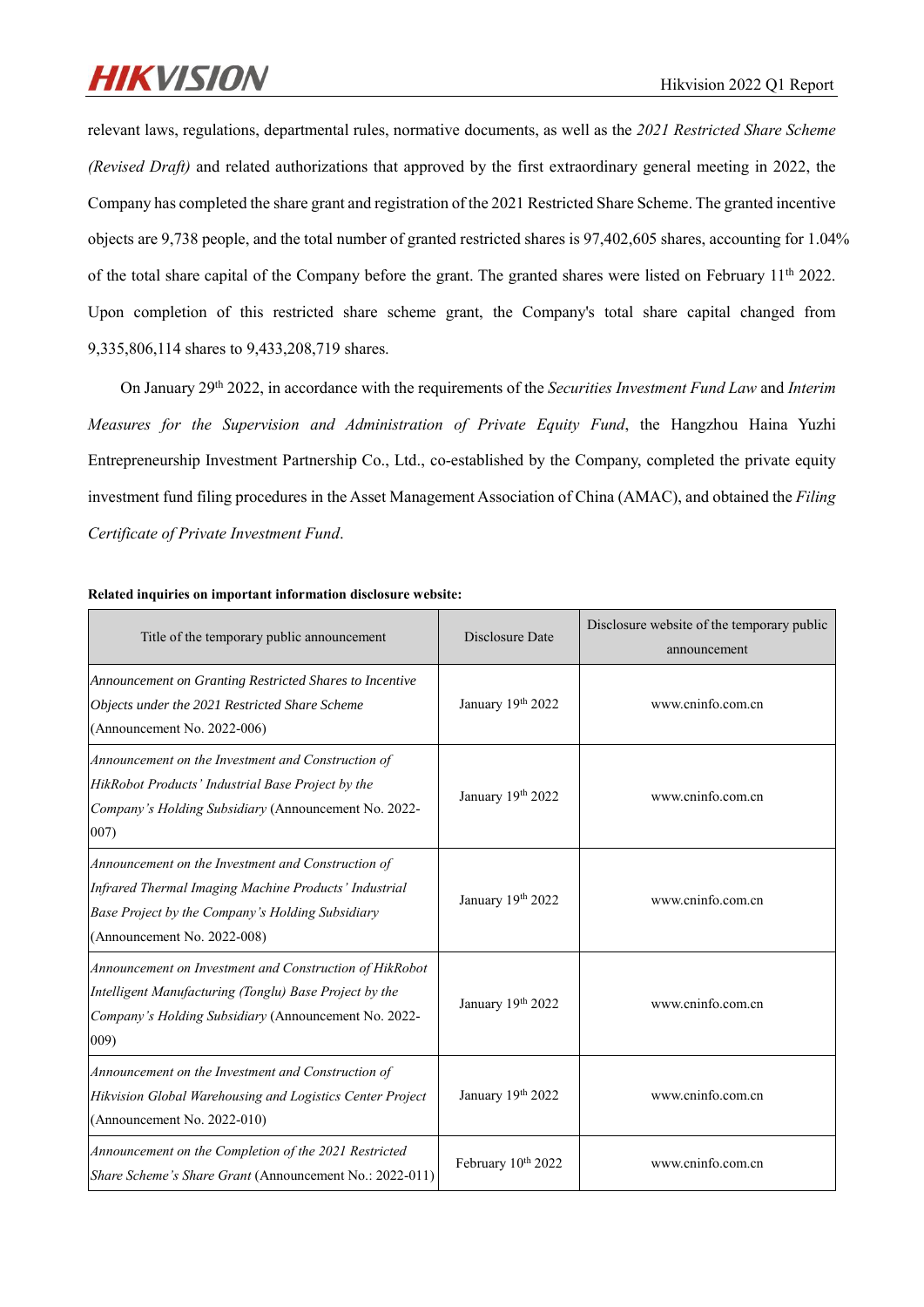

| Title of the temporary public announcement                                                                | Disclosure Date    | Disclosure website of the temporary public<br>announcement |
|-----------------------------------------------------------------------------------------------------------|--------------------|------------------------------------------------------------|
| Announcement on the Completion of the Filing of<br>Entrepreneurship Investment Partnership Enterprise co- | February 10th 2022 | www.cninfo.com.cn                                          |
| established by the Company (Announcement No. 2022-013)                                                    |                    |                                                            |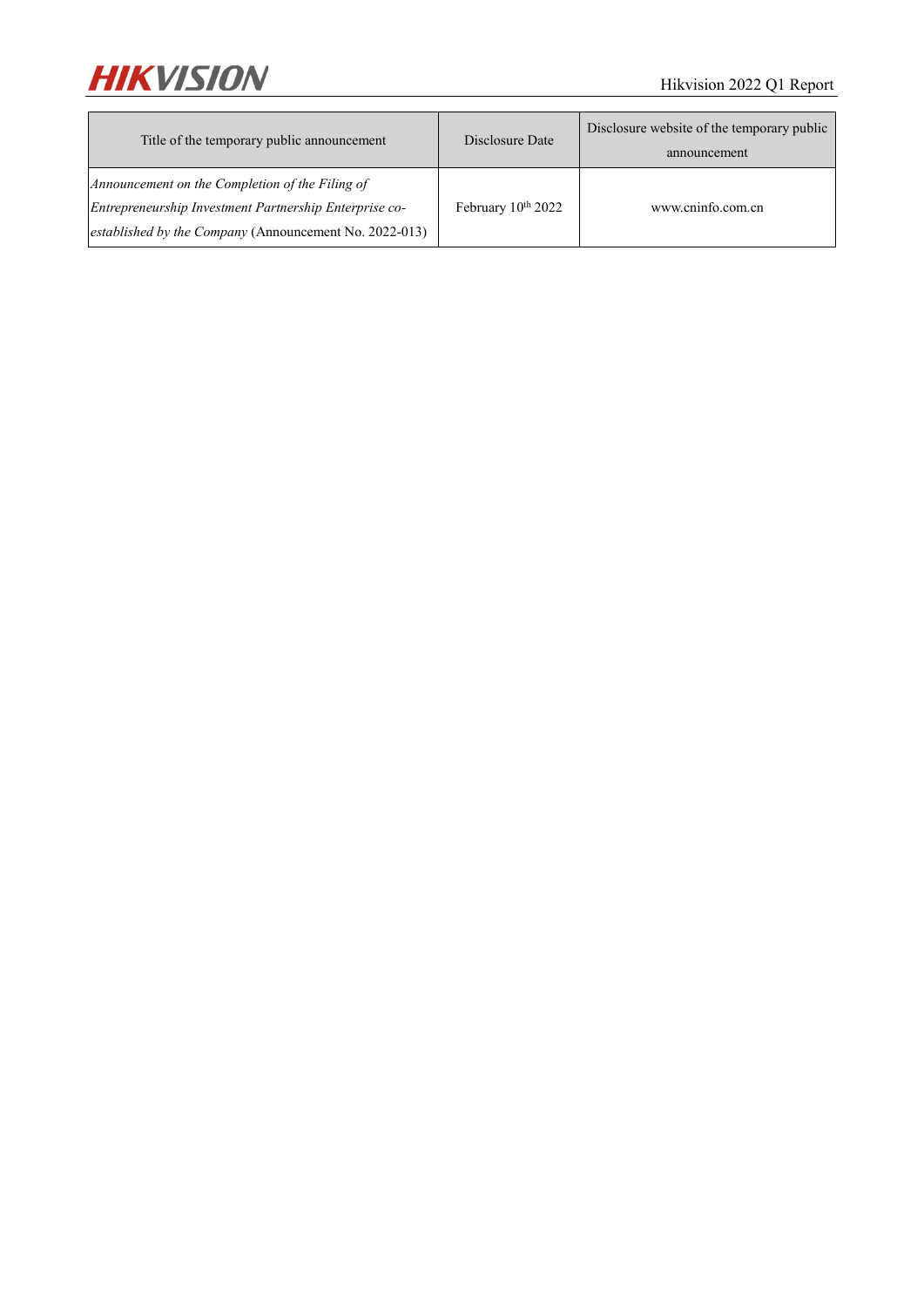# **IV. Quarterly Financial Reports**

## **1. Financial Statements**

## **1.1 Consolidated Balance Sheet**

| Unit: RMB |
|-----------|
|           |
|           |

| <b>Item</b>                            | March 31st 2022    | January 1st 2022   |
|----------------------------------------|--------------------|--------------------|
| <b>Current Assets:</b>                 |                    |                    |
| Cash and bank balances                 | 34,214,789,967.83  | 34,721,870,931.36  |
| Held-for-trading financial assets      | 39,602,537.35      | 34,320,010.83      |
| Notes receivable                       | 1,482,113,554.59   | 1,522,760,905.30   |
| Accounts receivable                    | 25,789,666,608.19  | 26,174,773,100.42  |
| Receivables for financing              | 1,315,907,940.71   | 1,316,035,122.06   |
| Prepayments                            | 520,092,488.58     | 505,798,253.35     |
| Other receivables                      | 559,853,558.89     | 359,620,445.88     |
| Inventories                            | 18,500,141,730.63  | 17,974,112,407.60  |
| Contract assets                        | 1,496,973,175.13   | 1,411,372,624.91   |
| Non-current assets due within one year | 999,823,685.49     | 975,960,437.14     |
| Other current assets                   | 1,059,687,222.43   | 1,022,600,377.78   |
| <b>Total Current Assets</b>            | 85,978,652,469.82  | 86,019,224,616.63  |
| <b>Non-current Assets:</b>             |                    |                    |
| Long-term receivables                  | 564,964,392.90     | 613,067,944.97     |
| Long-term equity investment            | 1,058,739,120.27   | 982,165,546.45     |
| Other non-current financial assets     | 398,550,438.23     | 438,724,172.22     |
| Fixed assets                           | 7,325,592,362.00   | 6,695,590,671.27   |
| Construction in progress               | 2,359,251,163.51   | 2,323,336,098.68   |
| Right-of-use assets                    | 564,890,135.01     | 566, 393, 672. 75  |
| Intangible assets                      | 1,297,143,781.57   | 1,304,247,415.07   |
| Goodwill                               | 209,922,678.57     | 202,381,895.37     |
| Long-term deferred expenses            | 151,062,374.39     | 158,007,174.90     |
| Deferred tax assets                    | 1,208,262,980.73   | 1,210,877,575.24   |
| Other non-current assets               | 3,316,122,955.05   | 3,350,526,411.63   |
| <b>Total Non-current Assets</b>        | 18,454,502,382.23  | 17,845,318,578.55  |
| <b>Total Assets</b>                    | 104,433,154,852.05 | 103,864,543,195.18 |
| <b>Current Liabilities:</b>            |                    |                    |
| Short-term borrowings                  | 5,178,381,117.37   | 4,074,962,469.97   |
| Held-for-trading financial liabilities | 35,142,730.59      | 4,062,317.57       |
| Notes payable                          | 1,450,808,791.13   | 1,339,998,383.34   |
| Accounts payable                       | 11,364,550,862.39  | 15,889,694,981.12  |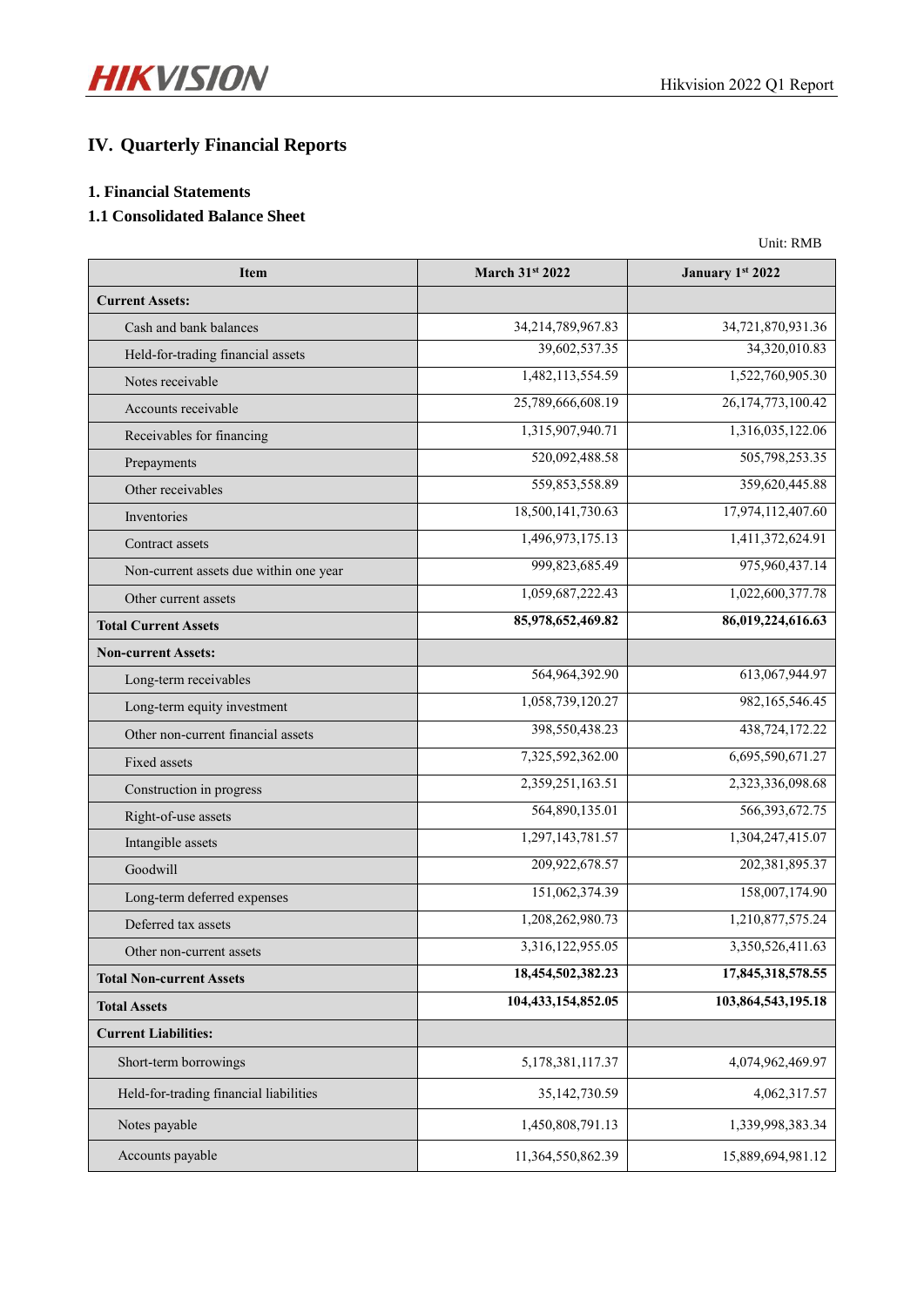

| <b>Item</b>                                                  | March 31st 2022    | January 1st 2022   |
|--------------------------------------------------------------|--------------------|--------------------|
| <b>Contract Liabilities</b>                                  | 2,351,116,067.38   | 2,580,894,226.59   |
| Payroll payable                                              | 2,444,270,164.84   | 4,595,552,073.12   |
| Taxes payable                                                | 1,727,168,178.61   | 1,461,470,029.69   |
| Other payables                                               | 1,904,450,458.64   | 1,830,626,583.03   |
| Non-current liabilities due within one year                  | 643,848,416.36     | 596,915,360.58     |
| Other current liabilities                                    | 924,040,162.41     | 917,479,922.61     |
| <b>Total Current Liabilities</b>                             | 28,023,776,949.72  | 33,291,656,347.62  |
| <b>Non-current Liabilities:</b>                              |                    |                    |
| Long-term borrowings                                         | 3,568,900,791.46   | 3,284,371,642.52   |
| Lease liabilities                                            | 328,390,158.81     | 317,951,879.21     |
| Long-term payables                                           | 7,991,823.98       | 9,009,331.50       |
| Provisions                                                   | 195,530,790.87     | 200,675,950.96     |
| Deferred income                                              | 758,237,866.19     | 738,586,458.05     |
| Deferred tax liabilities                                     | 92,928,728.13      | 93, 315, 151. 17   |
| Other non-current liabilities                                | 3,427,897,914.23   | 534, 334, 158. 27  |
| <b>Total non-current liabilities</b>                         | 8,379,878,073.67   | 5,178,244,571.68   |
| <b>Total liabilities</b>                                     | 36,403,655,023.39  | 38,469,900,919.30  |
| <b>Owners' Equity</b>                                        |                    |                    |
| Share capital                                                | 9,433,208,719.00   | 9,335,806,114.00   |
| Capital reserves                                             | 8,411,005,114.94   | 5,404,070,600.07   |
| Less: Treasury shares                                        | 3,917,020,117.59   | 1,023,188,723.04   |
| Other comprehensive income                                   | (97,060,465.71)    | (77, 184, 125.29)  |
| Surplus reserves                                             | 4,672,505,348.00   | 4,672,505,348.00   |
| Retained earnings                                            | 47,432,949,828.20  | 45,148,877,451.52  |
| Total owners' equity attributable to owner of the<br>Company | 65,935,588,426.84  | 63,460,886,665.26  |
| Minority equity                                              | 2,093,911,401.82   | 1,933,755,610.62   |
| Total owners' equity                                         | 68,029,499,828.66  | 65,394,642,275.88  |
| Total liabilities and owners' equity                         | 104,433,154,852.05 | 103,864,543,195.18 |

Legal Representative: Chen Zongnian Person in Charge of the Accounting work: Jin Yan

Person in Charge of Accounting Institution: Zhan Junhua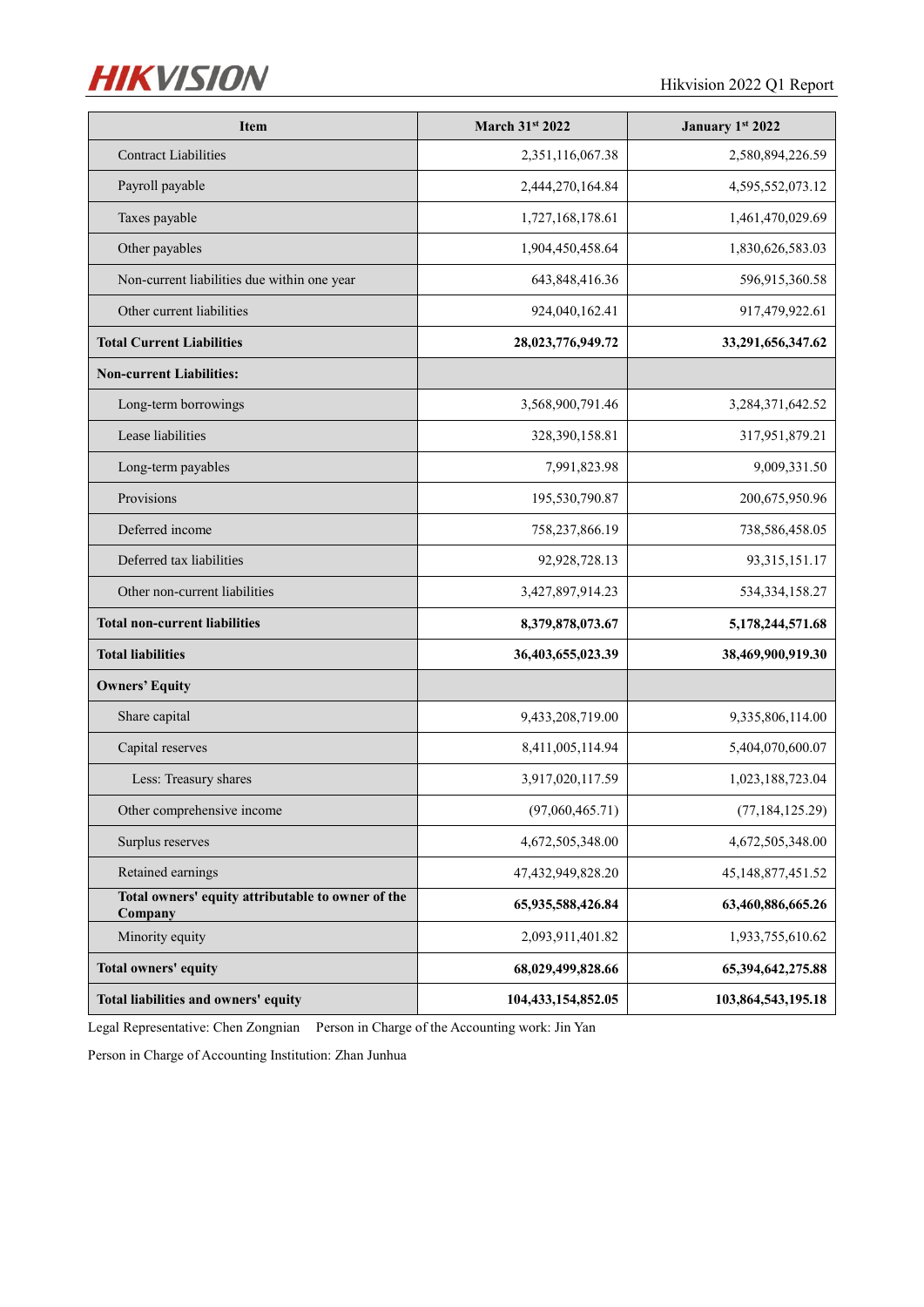

### **1.2 Consolidated Income Statement**

|                                                                                               |                   | Unit: RMB          |
|-----------------------------------------------------------------------------------------------|-------------------|--------------------|
| <b>Item</b>                                                                                   | 2022 Q1           | 2021 Q1            |
| I. Total operating income                                                                     | 16,521,549,351.36 | 13,988,385,531.58  |
| Including: Operating income                                                                   | 16,521,549,351.36 | 13,988,385,531.58  |
| II. Total operating costs                                                                     | 13,978,401,580.35 | 11,316,658,363.91  |
| Including: Operating costs                                                                    | 9,297,971,644.50  | 7,439,068,423.51   |
| Business taxes and surcharges                                                                 | 103,960,428.47    | 101,336,830.02     |
| Selling expenses                                                                              | 1,974,041,727.28  | 1,786,834,444.08   |
| Administrative expenses                                                                       | 529,341,844.09    | 404,572,784.09     |
| Research and Development (R&D) expenses                                                       | 2,067,978,716.34  | 1,687,820,001.28   |
| Financial expenses                                                                            | 5,107,219.67      | (102, 974, 119.07) |
| Including: Interest expenses                                                                  | 60,958,191.49     | 52,121,944.86      |
| Interest income                                                                               | 190,359,285.26    | 183,538,676.95     |
| Add: Other Income                                                                             | 345,650,804.89    | 464,549,234.50     |
| Investment income (loss"-")                                                                   | 132,282,275.71    | 5,303,647.94       |
| Including: Investment gains (losses) in associated<br>enterprise and joint-venture enterprise | 68,225,299.63     | (11,301,565.31)    |
| Gains (loss "-") from changes in fair values                                                  | (36,969,562.42)   | 34,574,820.33      |
| Credit impairment losses ("-")                                                                | (90, 841, 201.58) | (197, 732, 278.00) |
| Impairment losses ("-") of assets                                                             | (40,075,823.89)   | (81, 411, 914.50)  |
| Asset disposal income (loss"-")                                                               | (5,806,721.09)    | 3,464,415.12       |
| III. Operating profit (loss"-")                                                               | 2,847,387,542.63  | 2,900,475,093.06   |
| Add: Non-operating income                                                                     | 20,516,223.04     | 15,425,698.32      |
| Less: Non-operating expenses                                                                  | 2,065,880.39      | 5,653,691.68       |
| IV. Total profit (loss"-")                                                                    | 2,865,837,885.28  | 2,910,247,099.70   |
| Less: Income tax expenses                                                                     | 449,922,664.83    | 475,617,677.61     |
| V. Net profit (loss"-")                                                                       | 2,415,915,220.45  | 2,434,629,422.09   |
| 5.1 Classification by operation continuity                                                    |                   |                    |
| Net profit (loss) on continuous operation<br>(a)                                              | 2,415,915,220.45  | 2,434,629,422.09   |
| Net profit (loss) on terminated operation<br>(b)                                              |                   |                    |
| 5.2 Classification by attribution of ownership                                                |                   |                    |
| Net profit attributable to owners of parent<br>(a)<br>company                                 | 2,284,174,955.78  | 2,169,440,312.25   |
| (b) Profit or loss attributable to minority<br>shareholders                                   | 131,740,264.67    | 265,189,109.84     |
| VI. Other comprehensive income, net of income tax                                             | (12, 563, 136.93) | (2,726,280.29)     |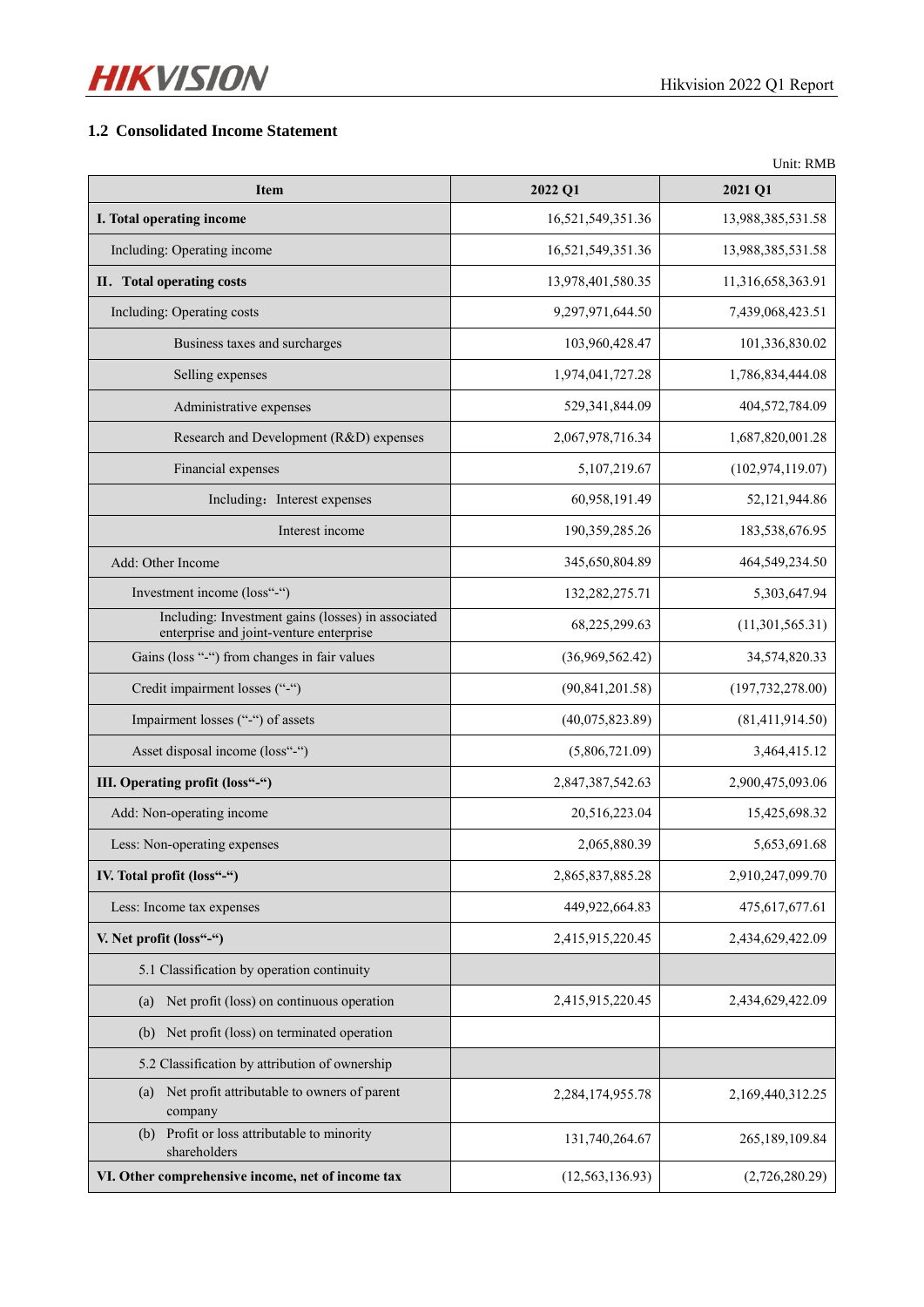

| <b>Item</b>                                                                                                   | 2022 Q1          | 2021 Q1          |
|---------------------------------------------------------------------------------------------------------------|------------------|------------------|
| Other comprehensive income attributable to owners of the<br>Company, net of tax                               | (19,876,339.66)  | (2,797,852.20)   |
| (I) Items that will not be reclassified subsequently to profit or<br>loss                                     |                  |                  |
| 1. Re-measurement of changes in defined benefit plans                                                         |                  |                  |
| 2. Other comprehensive income that cannot be<br>transferred to profit or loss under the equity method         |                  |                  |
| 3. Changes in fair value of other equity instrument<br>investments                                            |                  |                  |
| 4. Changes in the fair value of the Company's own<br>credit risk                                              |                  |                  |
| 5. Others                                                                                                     |                  |                  |
| (II) Other comprehensive income to be reclassified to profit<br>or loss in subsequent periods                 | (19,876,339.66)  | (2,797,852.20)   |
| 1. Other comprehensive income that can be transferred<br>to profit or loss under the equity method            |                  |                  |
| 2. Changes in fair value of other debt investments                                                            |                  |                  |
| 3. Amount of financial assets reclassified into other<br>comprehensive income                                 |                  |                  |
| 4. Provision for credit impairment of other debt<br>investments                                               |                  |                  |
| 5. Cash flow hedge reserve                                                                                    |                  |                  |
| 6. Exchange differences arising on conversion of<br>financial statements denominated in foreign<br>currencies | (19,876,339.66)  | (2,797,852.20)   |
| 7. Others                                                                                                     |                  |                  |
| Other comprehensive income attributable to minority<br>interests, net of tax                                  | 7,313,202.73     | 71,571.91        |
| VII. Total comprehensive income                                                                               | 2,403,352,083.52 | 2,431,903,141.80 |
| Total comprehensive income attributable to owners of the<br>parent company                                    | 2,264,298,616.12 | 2,166,642,460.05 |
| Total comprehensive income attributable to minority<br>shareholders                                           | 139,053,467.40   | 265,260,681.75   |
| <b>VIII. Earnings per share</b>                                                                               |                  |                  |
| (I) Basic earnings per share                                                                                  | 0.247            | 0.235            |
| (II) Diluted earnings per share                                                                               | 0.246            | 0.233            |

Legal Representative: Chen Zongnian Person in Charge of the Accounting work: Jin Yan

Person in Charge of Accounting Institution: Zhan Junhua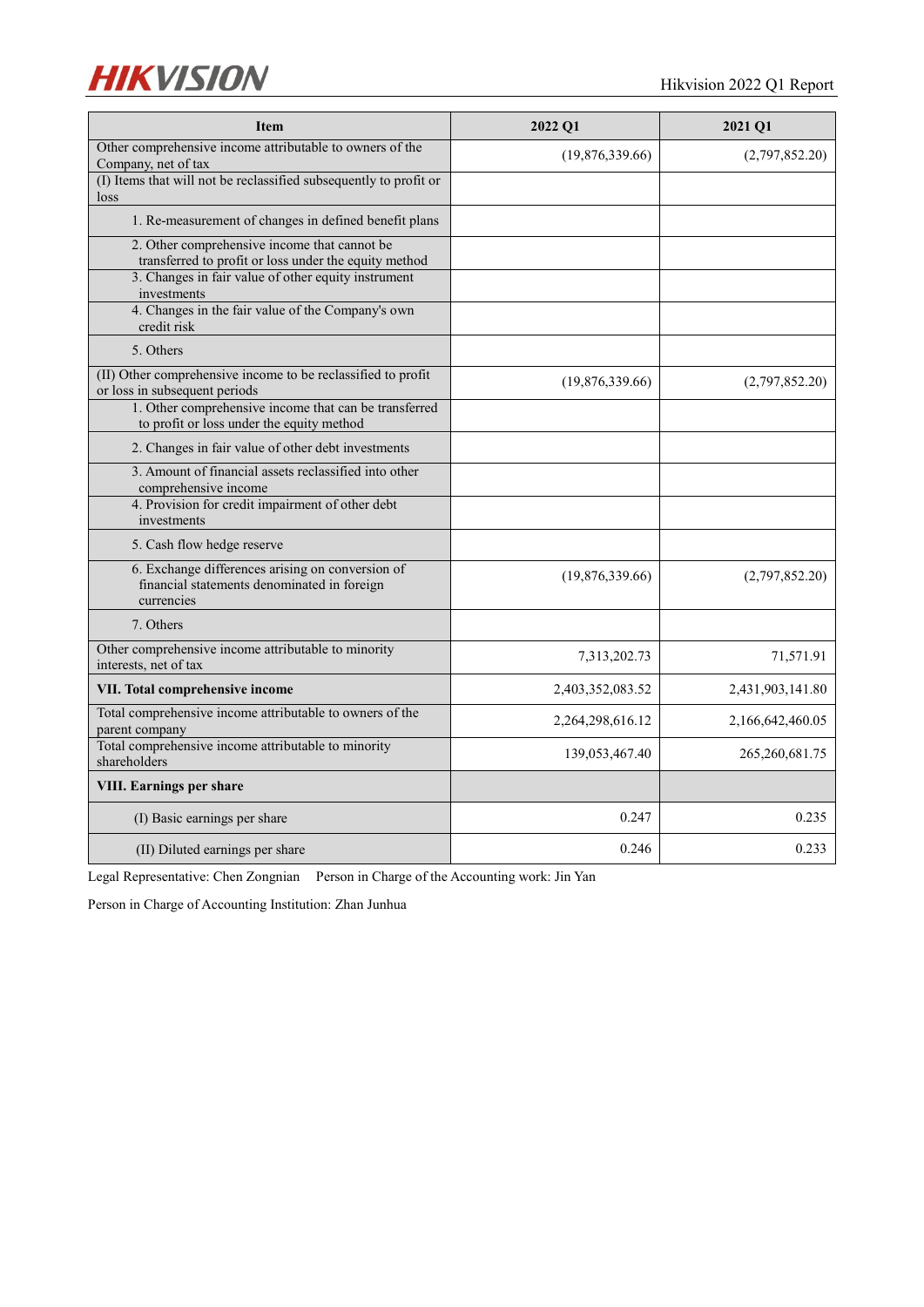

## **1.3 Consolidated Cash Flow Statement**

|                                                                                                     |                    | Unit: RMB          |
|-----------------------------------------------------------------------------------------------------|--------------------|--------------------|
| <b>Item</b>                                                                                         | 2022 Q1            | 2021 Q1            |
| I. Cash flows from operating activities:                                                            |                    |                    |
| Cash received from sale of goods or rendering of services                                           | 17,661,390,678.54  | 16,428,465,685.12  |
| Receipts of tax refunds                                                                             | 742, 166, 152. 62  | 991,809,469.82     |
| Other cash receipts relating to operating activities                                                | 328,574,664.10     | 588,410,871.02     |
| Sub-total of cash inflows from operating activities                                                 | 18,732,131,495.26  | 18,008,686,025.96  |
| Cash payments for goods purchased and services received                                             | 15,519,789,720.06  | 13,971,786,080.20  |
| Cash paid to and on behalf of employees                                                             | 5,377,995,779.80   | 4,336,320,740.87   |
| Payments of various types of taxes                                                                  | 795,152,157.07     | 938,996,033.15     |
| Other cash payments relating to operating activities                                                | 944, 127, 245. 96  | 779,690,285.97     |
| Sub-total of cash outflows from operating activities                                                | 22,637,064,902.89  | 20,026,793,140.19  |
| <b>Net Cash flows from Operating Activities</b>                                                     | (3,904,933,407.63) | (2,018,107,114.23) |
| II. Cash flows from Investing Activities:                                                           |                    |                    |
| Cash receipts from recovery of investments                                                          | 1,518,117,095.20   | 1,426,348,673.18   |
| Cash receipts from investment income                                                                | 2,013,946.91       |                    |
| Net cash receipts from disposals of fixed assets,<br>intangible assets and other long-term assets   | 7,178,824.87       | 5,980,574.19       |
| Other cash receipts relating to investing activities                                                | 16,969,668.23      | 18,179,686.32      |
| Sub-total of cash inflows from investing activities                                                 | 1,544,279,535.21   | 1,450,508,933.69   |
| Cash payments to acquire or construct fixed assets,<br>intangible assets and other long-term assets | 910,928,512.01     | 600, 635, 383. 06  |
| Cash paid to acquire investments                                                                    | 1,428,479,756.32   | 1,409,737,177.40   |
| Sub-total of cash outflows from investing activities                                                | 2,339,408,268.33   | 2,010,372,560.46   |
| <b>Net cash flows from Investing Activities</b>                                                     | (795, 128, 733.12) | (559, 863, 626.77) |
| III. Cash flows from financing activities:                                                          |                    |                    |
| Cash receipts from capital contributions                                                            | 2,893,831,394.55   | 5,500,000.00       |
| Including: cash receipts from capital contributions<br>from minority owners of subsidiaries         |                    | 5,500,000.00       |
| Cash receipts from borrowings                                                                       | 1,537,700,961.53   | 438,000,000.00     |
| Sub-total of cash inflows from financing activities                                                 | 4,431,532,356.08   | 443,500,000.00     |
| Cash repayments of borrowings                                                                       | 70,362,288.03      | 807, 825, 160. 67  |
| Cash payments for distribution of dividends or profits or<br>settlement of interest expenses        | 57, 131, 627. 12   | 64,425,606.92      |
| Other cash payments relating to financing activities                                                | 56,066,692.11      | 29,924,476.77      |
| Sub-total of cash outflows from financing activities                                                | 183,560,607.26     | 902,175,244.36     |
| <b>Net cash flows from Financing Activities</b>                                                     | 4,247,971,748.82   | (458, 675, 244.36) |